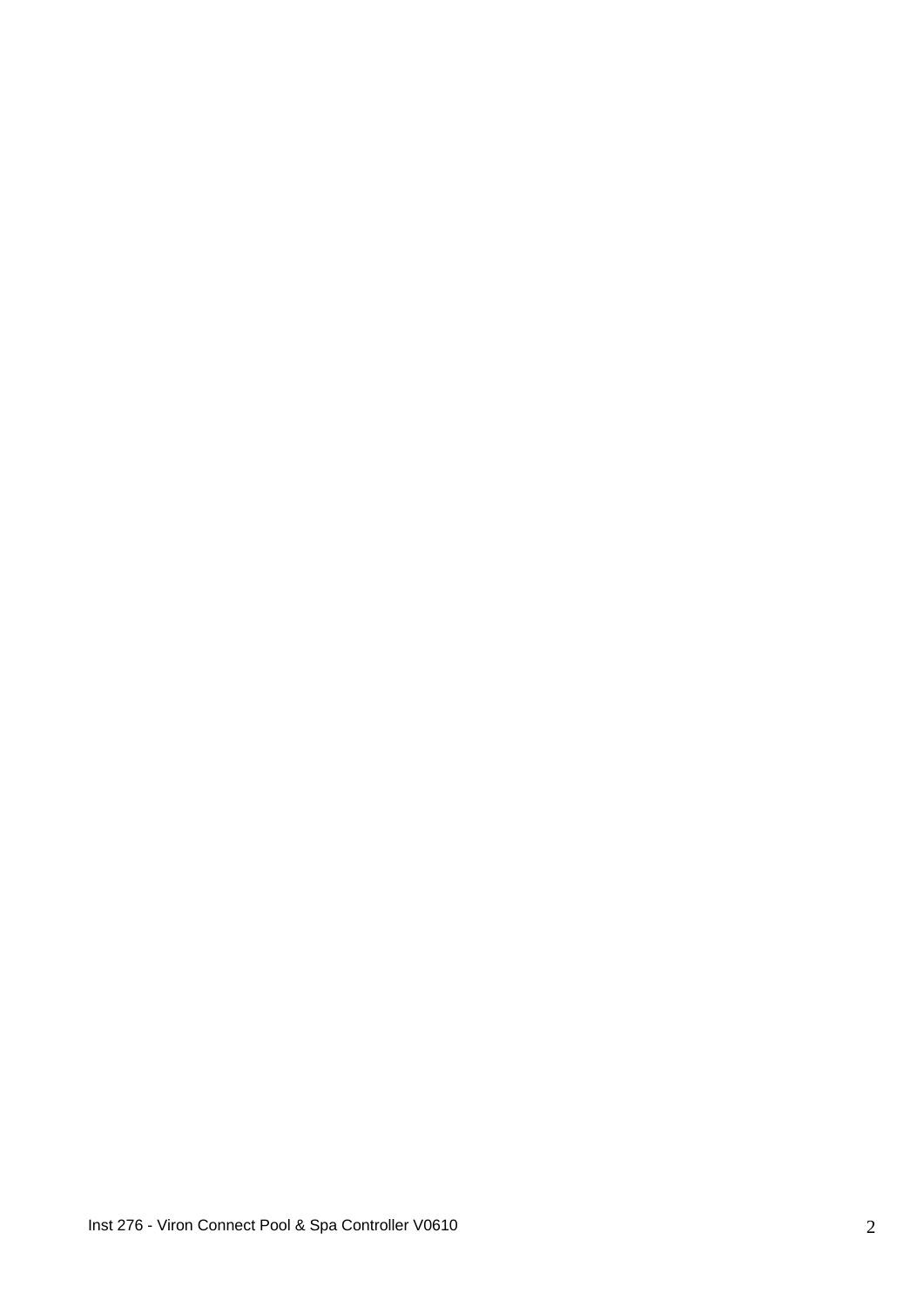## **OPERATION INTRODUCTION**

## **INSTALLATION & CONFIGURATION INSTRUCTIONS**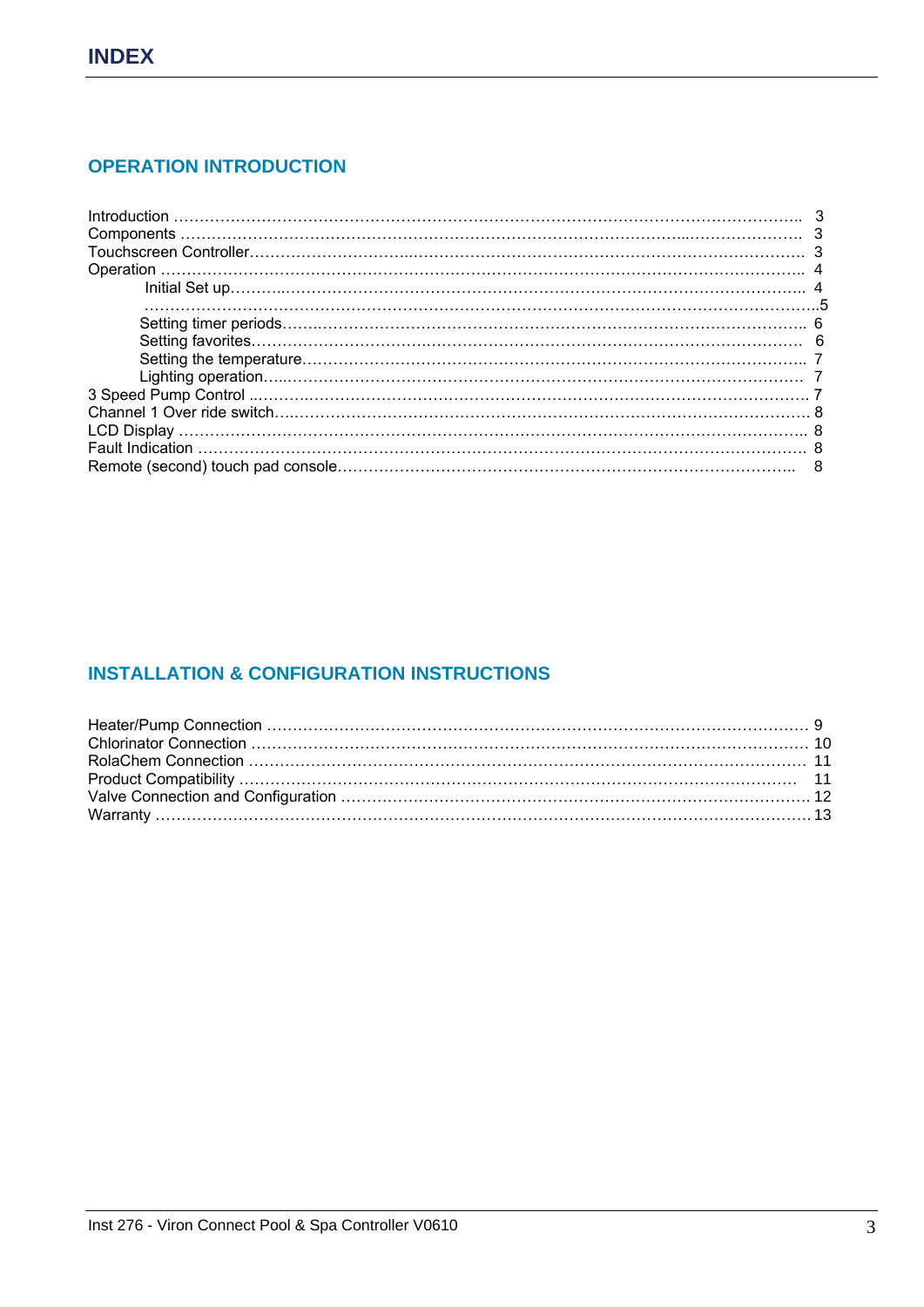## **INTRODUCTION**

Congratulations! You have purchased a high quality Viron Connect Pool and Spa Equipment Centre. Please read the instructions carefully and your purchase will provide you with years of trouble free use. Viron Connect allows you to personalise your pool or spa operation and is designed for "ONE TOUCH FAVOURITE MODE" control. In other words, simply turn on the equipment you want to operate, set the pool temperature (if heater is installed) save to "FAVOURITES", name your favourite (eg: Spa at Night, or "School Holidays" and press save. From then on you simply select your favourite setting and all equipment will operate as you want – (heater on, light on, waterfall on etc) – all at the touch of one button.

#### **Note:**

The appliance is not intended for use by young children or infirm person without supervision. Please ensure that young children are supervised to ensure that they do not play with the appliance.

## **COMPONENTS INCLUDED**

- 1 x Power Module / Equipment Centre
- 1 x Touchscreen controller
- 1 x 15m Cable for Touchscreen Connection
- 1 x Installation and Operation Manual
- 1 x Set of mounting Screws and bracket

## **OPTIONAL ACCESSORIES**

- 1. Connect 8 Expansion Module/Equipment Centre adds an additional 4 functions for equipment control
- 2. Temperature Sensor 50mm Socket and thermistor. Provides pool temperature reading for pools without an AstralPool Gas Heater
- 3. 4/8 Channel FM control module Allows on/off control of up to 8 equipment outlets via hand held water resistant FM Remote
- 4. RJ 12 Cable in 3m, 10m 20m and 50m lengths for connecting AstralPool gas heaters, Salt Chlorinators, FM remote modules and additional outdoor controllers
- 5. 7 button LCD control for outdoor installation operates as a slave device to touchscreen controller
- 6. 4 button LCD control for outdoor installation operates the connect 8 equipment centre as slave to touchscreen controller

## **TOUCHSCREEN CONSOLE**

The touchscreen console will display the status of all equipment connected to the power module. The touchscreen Console has a time clock function with inbuilt timers to control the filter pump and any other appliances connected to the system. You can use up to four timer periods per day.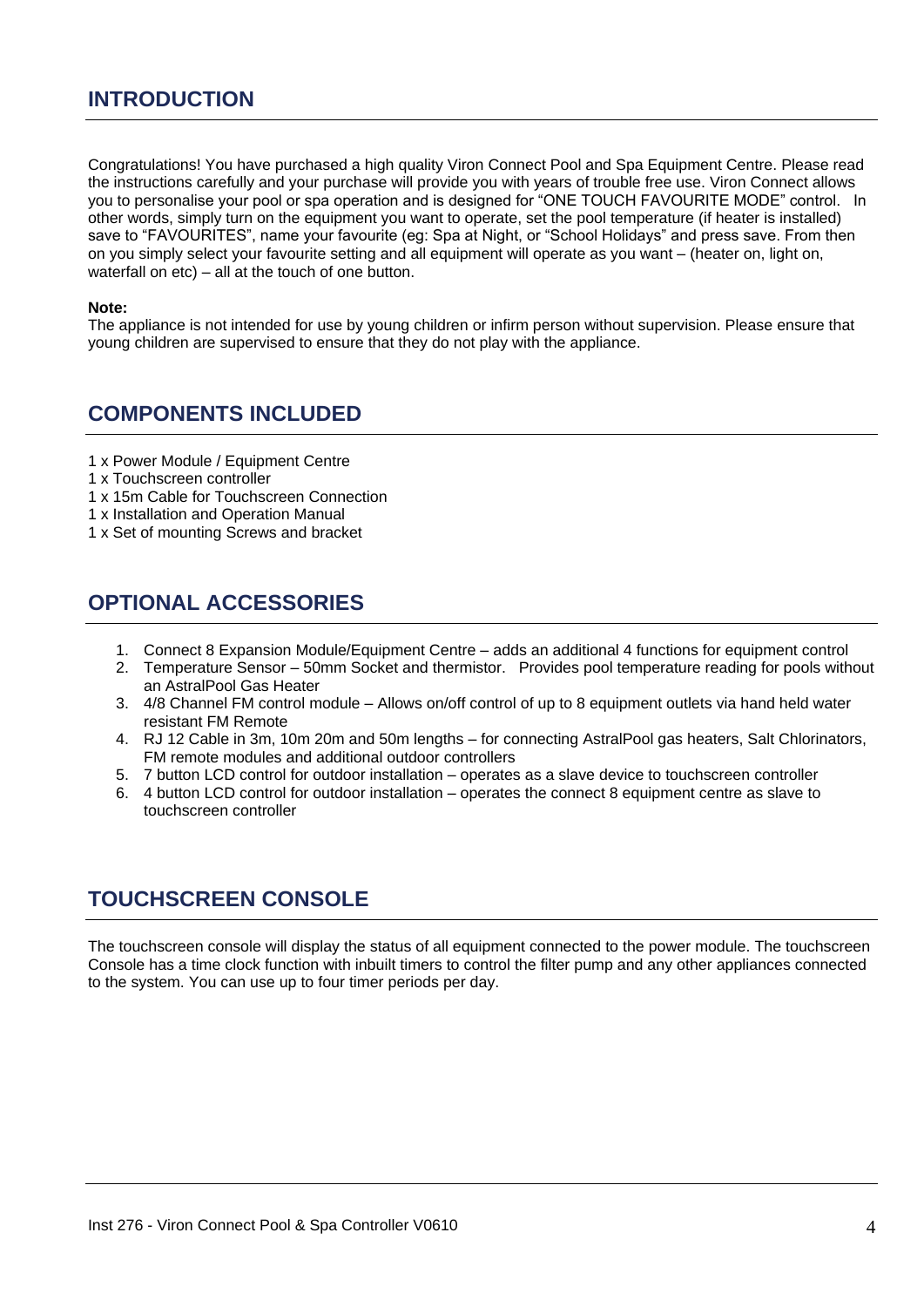## **INITIAL SET UP**

When the Viron Connect Pool & Spa Control system is first connected, the installation process must be completed.

Important: The Viron Connect system allows you to name each channel. It is recommended you use the page at the rear of this manual to list what equipment is plugged into which outlet of the Power/Equipment or Connect 8 Expansion module located at the pool filtration plant. This will enable you to accurately name each outlet when it comes time to name each channel.

Once the installation of the system has been complete by a licensed person, you will need to complete the following process;

- 1. From the main menu, select the SETUP icon
- 2. Select Set Time
	- a. Using the up and down arrows, set the clock
	- b. Select DONE once clock setting is complete

3. Scroll through menu and select Installation Setup

Key in password 1234 and select done

- a. Select CHANGE icon
- b. LIGHTING ZONES
	- i. Select the number of lighting zones (up to 4). This can include lights in the pool or garden lighting (if connected). Any light that has its own power source should be counted as a separate zone.

Select NEXT If lighting zones have been selected, you will need to configure them with names and also if they support multi-colour lighting. This option applies to AstralPool Delta LED lights connected to a Delta1 or Delta2 controller. For all other lights, do not mark this box active.

#### c. NO. OF CHANNELS IN SYSTEM

Select the number of channels the system is running. For a standard Viron connect system, select 4 channels. For systems also containing a Viron Connect 8 expansion unit, select 8. Select NEXT

# d. IS A GENUS HEATER INSTALLED

If you have an AstralPool Viron series pool and spa heater on the system, select the YES option. Otherwise, select NO.

#### *ii. (If no heater is to be used, an optional Viron Connect Temperature Sensor kit can be ordered and installed)*

Select NEXT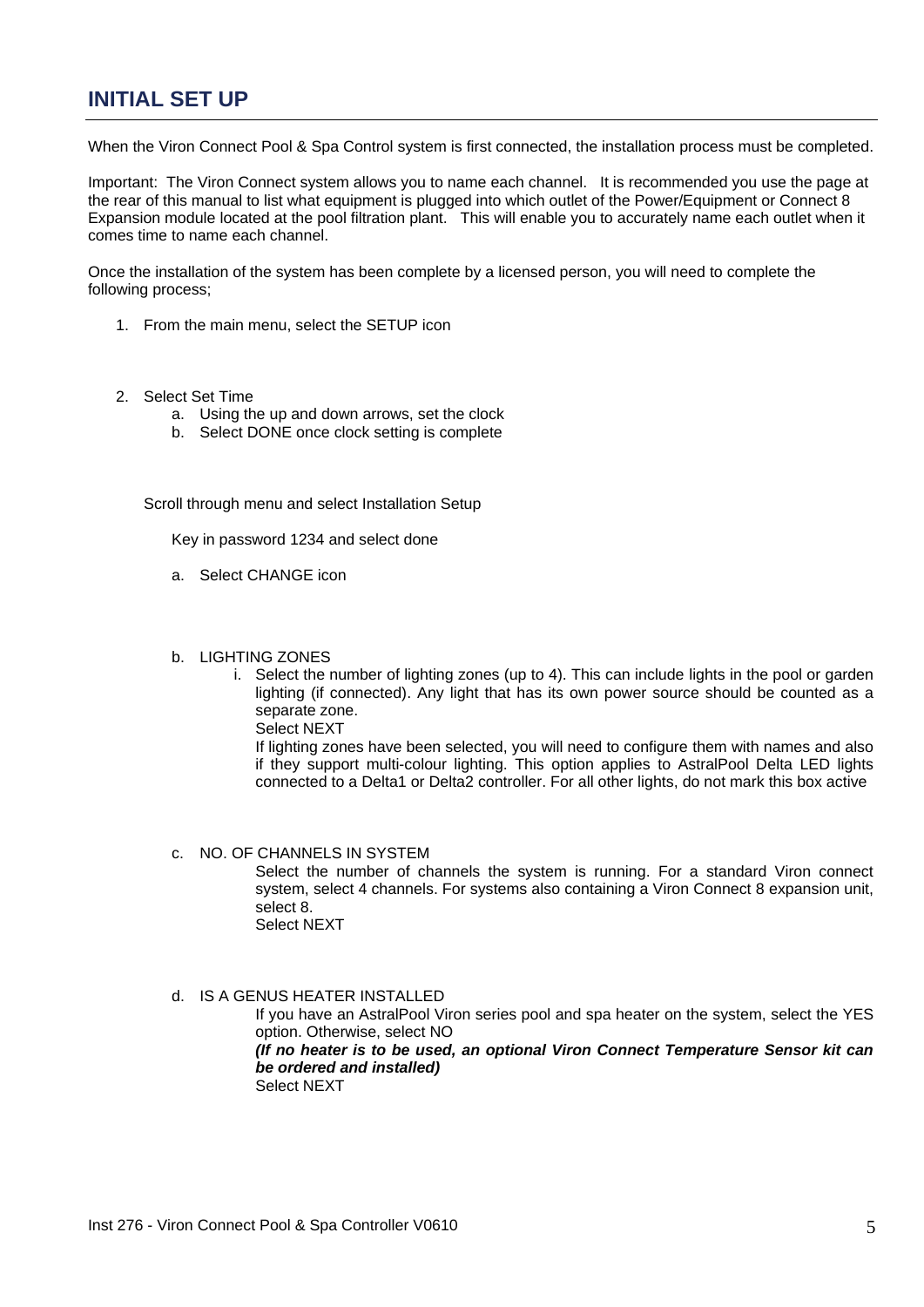- e. USE SEPARATE POOL AND SPA MODES
	- i. If you have both a pool and spa connected on the one system, select YES. This will allow for the operation of motorized valves
	- ii. Select NEXT
- f. CHANNEL 1
	- i. Select use for channel 1 on the Viron Connect. Options are Unused, Lighting or Pool Equipment.
	- ii. If you select Pool Equipment, you will be prompted to choose the purpose of the equipment connected to this channel (i.e. Filter Pump, Waterfall, Blower, etc)
	- iii. If Filter Pump is assigned to this channel, you will be asked if you have a Viron 3 speed pump on the system. If YES is selected, you will then be prompted to select the default operating speed. For most applications either Low or Medium should be selected.
	- iv. If you select Lighting, you will be prompted to select one of the lighting zones set up earlier in the installation.
	- v. Select NEXT
- g. CHANNEL 2 thru 8 Repeat steps as per CHANNEL 1
- h. IS CLEANING INTERLOCK REQUIRED?
	- i. If you have infloor cleaning installed into your swimming pool or have a pressure cleaner, this can be linked to the main filtration pump to ensure they operate together. For this feature to work, you must have nominated one of the channels earlier as CLEANING.

#### i. IS HEAT DEMAND REQUIRED?

- i. This feature will activate the main filtration or heating pump for a 3 minute period each hour. During this time, the heater will sample the pool water to see if it is above or below the set point. If the water has fallen below the set point, the heater will activate and keep running until the water reaches the desired setting. Both the heater and pump will then switch off.
- j. SUMMARY

A summary of settings will be displayed. You can accept by pressing EXIT, or make alterations by pressing CHANGE

k. Select the MENU icon to return to the main menu.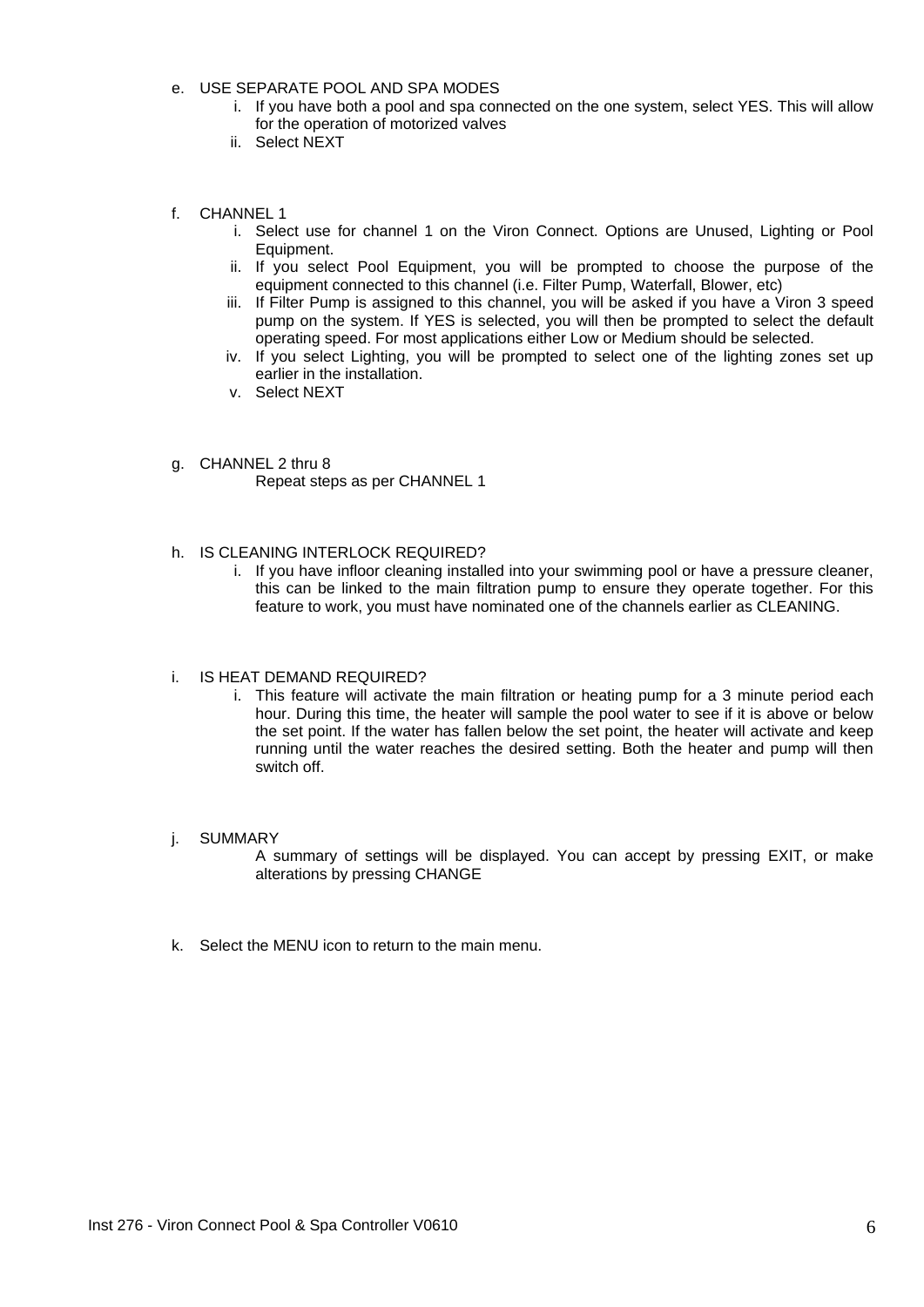## **SETTING THE TIMERS**

From the main menu, select the TIMERS icon

Your screen will show 4 timer periods, all of which will be disabled by default.

 To configure Timer 1, touch the SETUP icon. You can select which equipment you want to have activate during Timer 1 Select NEXT

 You will be asked if you want the system operating in Pool or Spa mode (if enabled in installation process)

Select NEXT

 Choose if your heater is to be ON or OFF during timer period Select NEXT

 Select if lighting zones are to be active during timer period Select NEXT

- **The default timer configuration screen will be displayed.** Select the DISABLED icon next to the timer period.
- Set start and stop times
- Select DONE Your timer period will now be displayed on the configuration screen

Repeat process for remaining timer periods if required

Set Heat Demand (if active)

 Set start and stop times Set if demand is to operate in Pool or Spa mode Select DONE

Select the MENU icon to return to the main menu.

## **SETTING YOUR FAVORITES**

 From the main menu, select the equipment you want to have running as one of your favorite settings. This may include having the spa light on, heater set to 36 degrees and the waterfall active.

Once you have activated all appliances you want on for the favorite setting;

Select the SETUP icon from the main menu

- Select CONFIGURE FAVOURITES Select the favourite you wish to set. You can alter the existing Pool or Spa settings, or you can create a new setting. Up to 6 new settings can be created.
- If you want to create a new favourite, select FAVOURITE 1. You can then edit the name of the favourite (e.g. "Night Party") Select DONE

 To save settings for the favourite, select the SAVE CURRENT CONFIGURATION icon. A confirmation message will be displayed on the screen.

 You can view the settings of any favourite program by selecting the VIEW CONFIGURATION icon.

To activate a favourite setting, simply select the FAVOURITES icon from the main menu, they pick the favourite setting from the options given.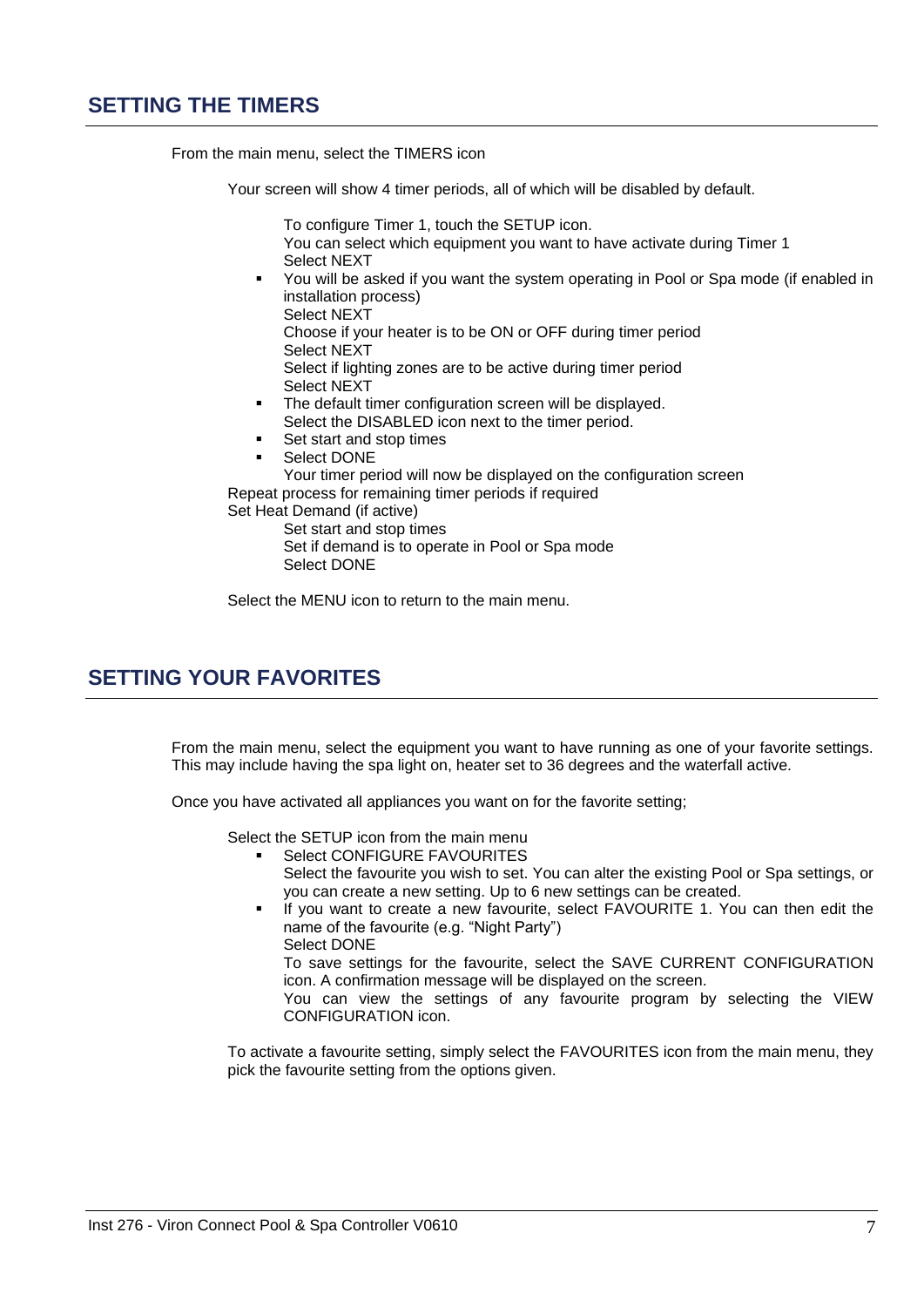## **SETTING THE TEMPERATURE**

From the main menu, select the HEATING icon

Your screen will show current and set temperatures

 To change pool temperature setting, select POOL and use up and down arrows to set temperature

 To change spa temperature setting, select SPA and use up and down arrows to set temperature.

## **LIGHTING OPERATION**

From the main menu, select the LIGHTING icon

o Your screen with show all available lighting zones. You can select ON / OFF or AUTO modes for the lights. For systems using AstralPool Delta LED lighting, you can change colour settings from this

# **3 SPEED VIRON P300 (OPTIONAL - NOT INCLUDED)**

The Genus IV control system has the ability to control the speed of the Viron P300 3 speed high efficiency pump.

The advantage of the Viron P 300 is its extremely low operating costs, reduced CO2 emissions and low operating noise. The speed of the Viron pump is controlled via the touch pad on the motor of the pump.

However, your Viron Connect Control system will allow speed control of your pump via the touchscreen console.

When a Viron P300 pump is installed, the filter timeclock period should ideally be set for 12 hours per day. For example, set the on period for 0800 hours and the operating hours for 12 hour operating period. In this case, the pump will turn on at 8.00 am and turn off at 8.00 pm.

Do not set the pump timer period to span midnight.

menu also.

Refer to Viron Pump instructions for explanation of the operation and speed settings of the Viron Pump.

- 1. The Viron P 300 has 3 speed settings low, medium and high. High Speed should be used when vacuuming the pool or operating spa jets or some water features such as water falls. Medium speed can be used for gentle spa jet action, or filtration for the pool. Low speed is the recommended setting for everyday filtration of your pool.
- 2. The Viron P300 will automatically start on high speed for the first 5 minutes to assist in priming and substantially fill the hair and lint pot with water. After 5 minutes the pump will revert to the last speed it was set at before it was turned off.
- 3. During normal operation, it is recommended that the pump be operated on low speed for 12 hours per day. This will achieve the lowest operating costs with the lowest noise level. Should your pool have areas where water is not turning over when pump is on low speed, increase the speed setting.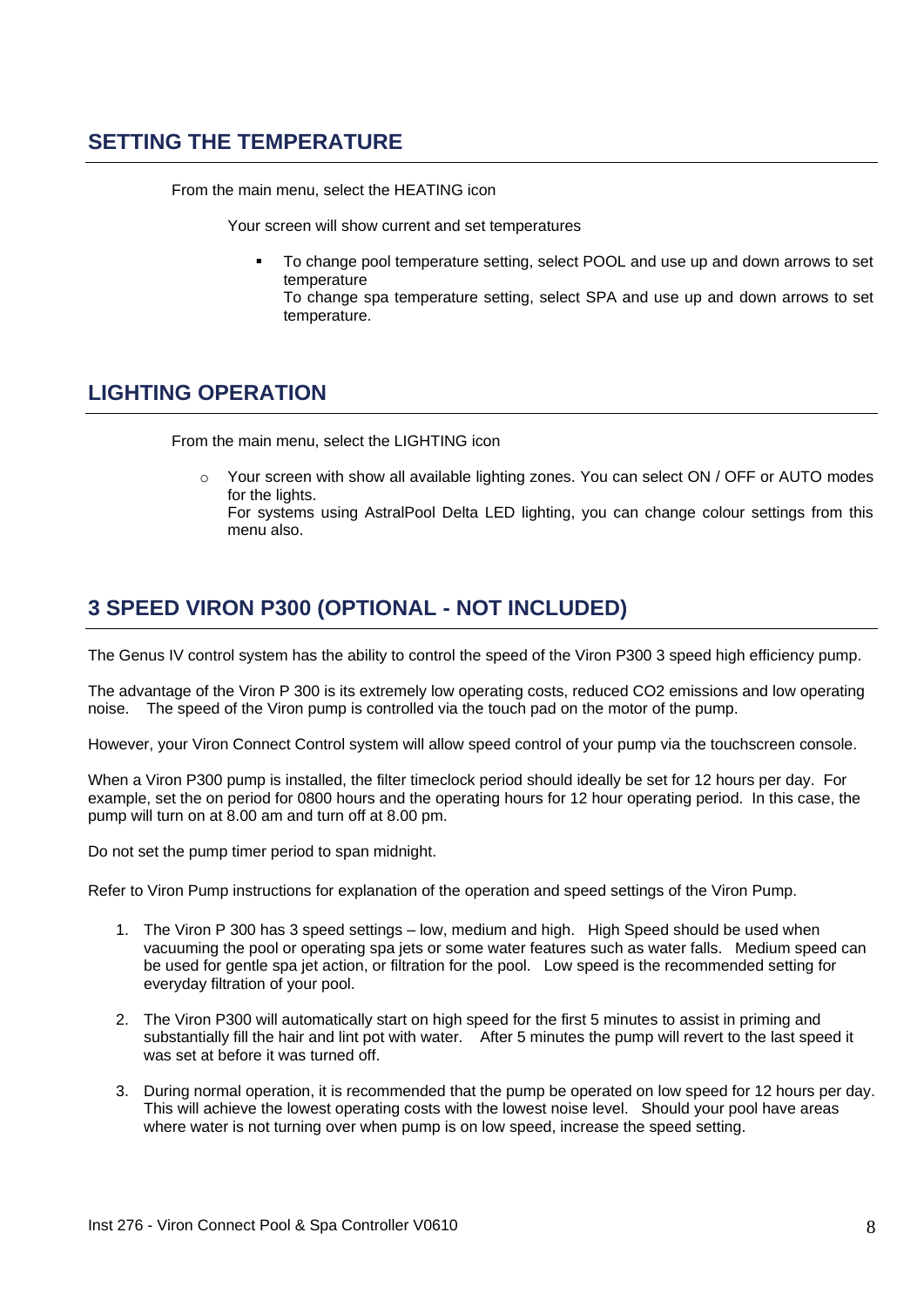When selecting Spa mode on the Genus Touchscreen Console the Viron Pump will automatically switch to High Speed to allow effective spa jet action.

If you have a gas heater connected to the Viron Connect System, the Viron Pump will automatically switch to medium speed when the heater ignites. This ensures there is sufficient water flow to efficiently operate your gas heater.

When selecting backwash mode on your Hurlcon VX or E Series Chlorinator (if installed) the Viron Pump will automatically switch to high speed to ensure ideal backflow velocity through the filter media bed.

# **CHANNEL 1 EQUIPMENT CENTRE OVERRIDE SWITCH**

The Channel 1 (Filtration Pump) override switch is located on the front of the control unit in case you should require manual control of the pump for the purposes of backwashing, maintenance, etc.

This switch should be in the "Auto" position for normal remote and timer control.

The "On" position turns the pump on regardless of the timer and remote control settings.

The "Off" position prevents the Channel 1 operating regardless of the timer and remote control settings.

*When a VX S model is connected to the system, The Overide switch should remain in the on position during normal operation. When backwashing, the pump can be operated using the On/Off/Auto button of the Salt Chlorinator*

## **LCD DISPLAY**

The Main Menu Display



# **REMOTE (SECOND) TOUCH PAD CONSOLE**

A second push button console may be installed to allow operation of your pool equipment from another location. To operate, the second touch pad must have the time clock programs disabled. This prevents two consoles conflicting with each other. Timer and set up programming of the Viron Connect System MUST be done via the touchscreen console only. The second console is used only to operate equipment once the system has been set up.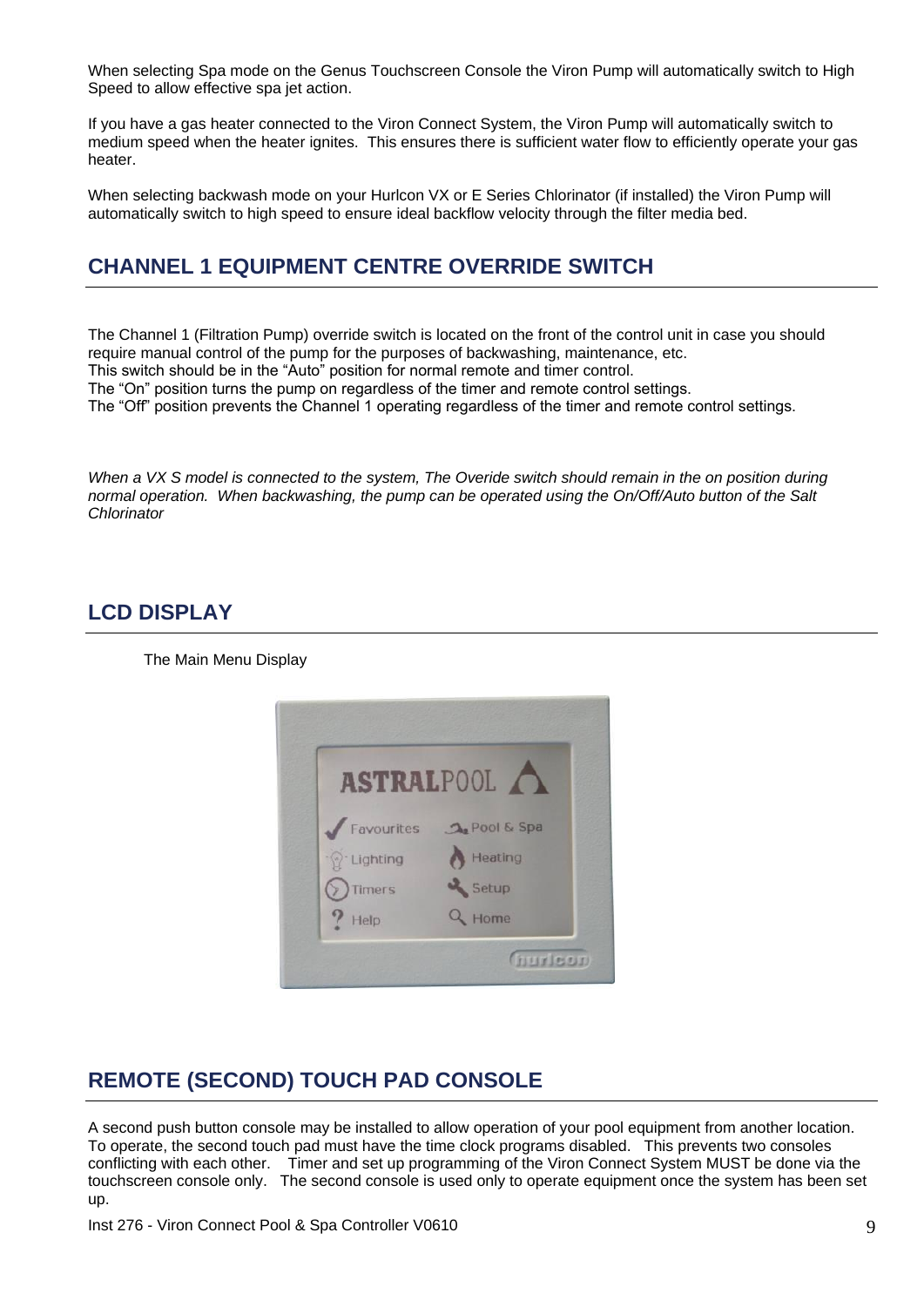## **INSTALLATION AND CONFIGURATION**

**WARNING!**

- **This appliance must be installed in accordance with AS/NZS 3000:2007**
- **The Viron Connect touchscreen console, additional console, FM remote and Viron Connect 8 consoles are connected to the Power Supply Module, AstralPool Heater and Salt Chlorinator and Viron P300 Pump by 6 wire flat cable with RJ12 connectors.**
- **The Cable with RJ12 Connection to the Pool Heater and Handset must be installed before power is supplied to the Power Supply Module.**
- **The combined load of equipment operated must not exceed 40 Amps.**
- **The Power Supply Module must be hard wired by a licensed electrician. To avoid a safety hazard, the supply cord if damaged, must only be replaced by Hurlcon, or its service agent or a suitably qualified person.**
	- **Supplied by an isolating transformer**
	- **Supplied through a residual current device (RCD) with a rated residual operating current not exceeding 30mA**
- **An approved Isolation Switch must be installed in the electrical supply to the Power Supply Module.**
- **The Pool and Spa Equipment Centre is not intended for use by young children or infirm persons without supervision. Please ensure that young children are supervised to ensure that they do not play with the Pool and Spa Equipment Centre.**
- **The FM Control handset is not water resistant. Therefore water must be avoided.**

# **CONTROL BOX INSTALLATION**

The Viron Connect Pool and Spa control has a Rating of IPX3 enabling it to be installed outdoors. Regulations require that the control is not allowed to be located within 3.5 metres of the pool water.

The control should be installed in a well ventilated position ideally away from direct sunlight. Ensure that the unit is not located near pool chemicals as fumes may damage the control.

Included in the kit is two green masonry plugs and screws. When installing on a brick or concrete wall, use a 7mm masonry drill. Mounting Screws should be 180mm apart and located at least 1600mm above ground level. When installing the control on a post, first attach a flat waterproof panel at least 300mm high by 500mm wide. Make sure the control is located centrally on the panel and sits flat.

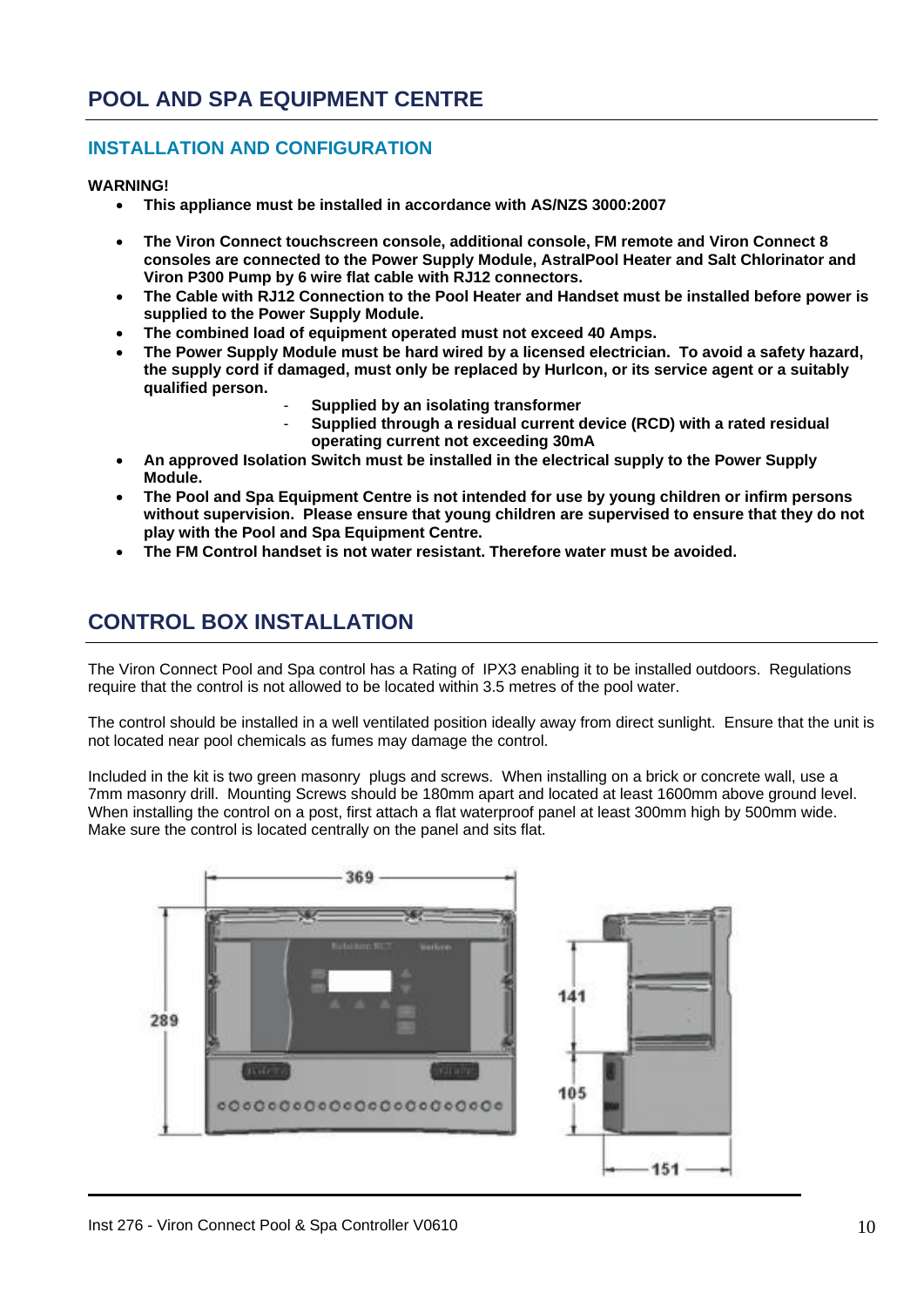## **CONNECTION TO VIRON P300 3 SPEED PUMPS**

- 1. Turn power off to Pump.
- 2. Loosen gland at rear of capacitor cover on P300 pump.
- 3. Connect RJ12 cable in connection socket (Cable not supplied)
- 4. Your Remote Control is now ready for operation.

# **CONNECTION TO ASTRALPOOL SALT CHLORINATORS**

The VX s Model Chlorinator control needs to be connected to the equipment centre via a remote cable. To connect the cable from the Chlorinator Control to the equipment centre, do the following:

- 1. Turn off the mains supply to the equipment centre.
- 2. Plug one end of the RJ12 cable into the RJ12 socket that can be found on the underside of the Power Supply Module. (Cable not supplied)
- 3. The other end of the cable must be plugged into the VX "S" model chlorinator.
- 4. Connect the chlorinator mains plug into the pump outlet of the Power Supply Module.
- 5. Plug the pump into the power socket located on the underside of the VX chlorinator.
- 6. Set the Pump override switch to the **Off** position.
- 7. Turn on the mains to the Equipment centre.
- 8. Whilst holding down the Backwash and Power level down buttons, turn the Pump override switch to **ON.**  The Chlorinator should indicate a standalone setting. Refer to page 13 section labelled VX chlorinators.

#### **NOTE: The pump Override switch should no longer be used in the "Auto" Position. It should be left in the On position for normal operation and off for maintenance.**

# **CONNECTION TO ASTRALPOOL ROLACHEM SYSTEMS**

The RolaChem dosing system needs to be connected to the equipment centre via a remote cable. To connect the cable from the dosing system to the equipment centre, do the following:

- 1. Turn off the mains supply to the equipment centre.
- 2. Plug one end of the RJ12 cable into the RJ12 socket that can be found on the underside of the Power Supply Module. (Cable not supplied)
- 3. The other end of the cable must be plugged into the Rolachem dosing system.
- 4. Connect the chlorinator mains plug into the pump outlet of the Power Supply Module.
- 5. Plug the pump into the power socket located on the underside of the Rolachem dosing system.
- 6. Set the Pump override switch to the **ON** position.
- 7. Turn on the mains to the Equipment centre.
- 8. Refer to the programming guide for the RolaChem dosing system for configuration to suit operation with Genus control systems.

#### **NOTE: The pump Override switch should no longer be used in the "Auto" Position. It should be left in the On position for normal operation and off for maintenance.**

# **INTERFACE FOR NON ASTRALPOOL SALT CHLORINATORS (OPTION)**

- 1. Connect the male 4 pin plug into one of the female 4 pin sockets of the Power Supply Module.
- 2. Cut the sense wire on Salt Chlorinator and crimp in blue wires from Salt Chlorinator Interface.

**Note:** If Chlorinator output is disabled when in Pool mode, swap white and red leads inside Salt Chlorinator Interface.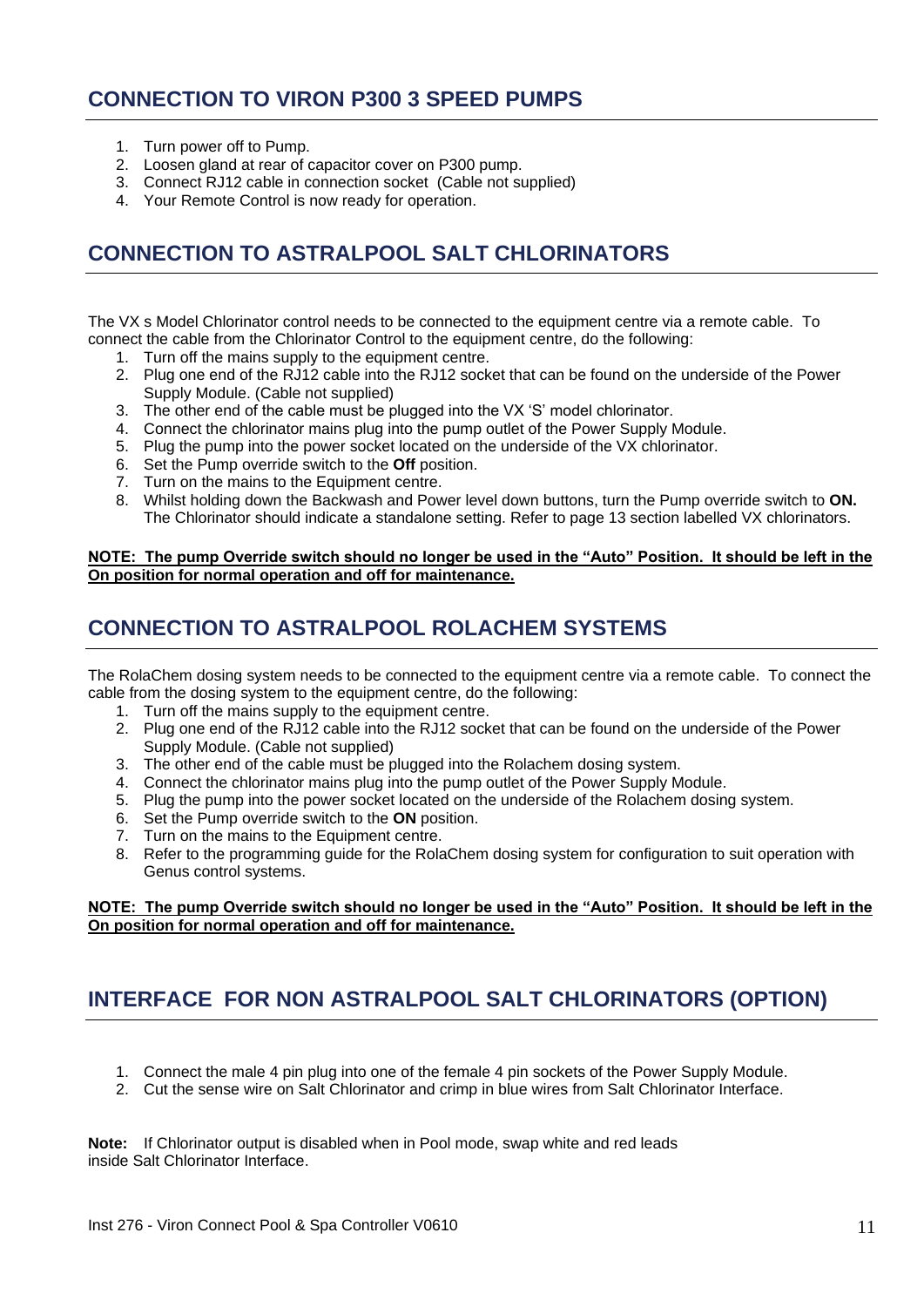#### **Heater Requirements**

Only the Viron series Pool and Spa heaters are fully compatible with the Viron Connect control system. To control a Viron Pool and Spa heater using the Viron Connect system, you must configure the communication system to Fast Comms on the Viron heater (heaters manufactured from March 2010 are compatible). This is done by;

- With the heater powered but indicating OFF on the screen
- Press and hold in the ON/OFF button
- Press in sequence (while holding in ON/OFF button) WARM / COOL / WARM / WARM
- Release the ON/OFF button
- Using the button located under the word next, scroll through the menu until you arrive at the option "Use Fast Comms"
- Select change and make settings fast comms
- Next in the menu an option "POOL/SPA MASTER" is displayed. Select change
- Change setting to P/S Master Off

If no heater is to be installed on the system (or a different model, manufacturers heater is to be used), the Viron Connect must be configured to operate in LOCAL mode. You must also purchase a Viron Connect Temp Sensor Pack. To change the controller to local mode;

- Remove from cover from the controller electrical box (ensure power is isolated)
- Reposition jumper on CN4 from SYSTEM (top and middle pins) to LOCAL (middle and bottom) setting

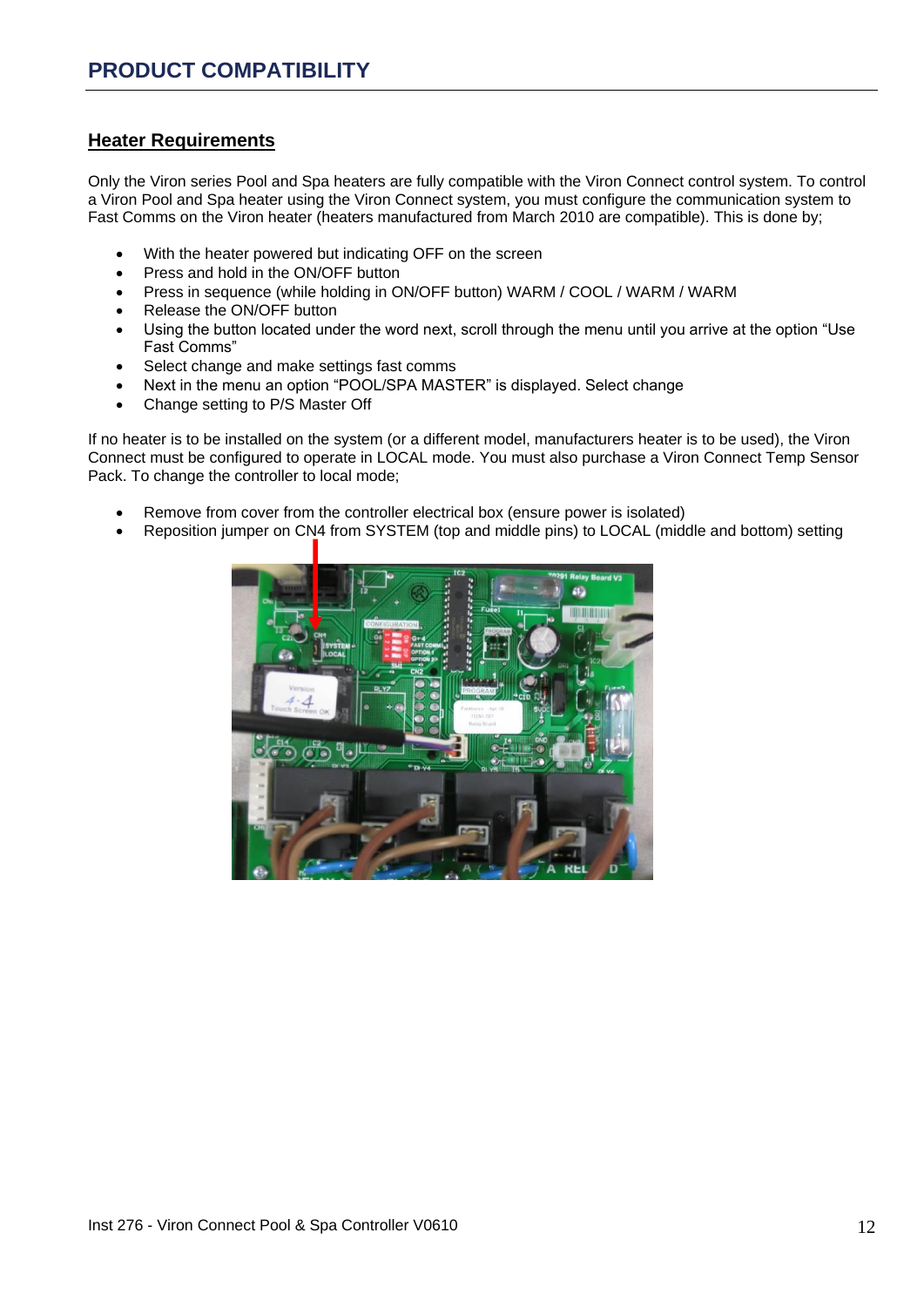#### **Viron 3 Speed Pump Requirements**

The Viron Connect controller is capable of controlling all aspects of the Viron P300 pump. Pumps with manufacture dates after 1<sup>st</sup> March 2010 are compatible with the Viron Connect control system. To configure the P300 pump to operate on the control system, you must switch the controls to Fast Comms. This is done by;

- Switch on power to the Viron P300 pump.
- Within 2 seconds of powering the pump up, press and hold in the medium speed button.
- While holding in the medium speed button, press and release the high speed button.
- Release the medium speed button.
- To confirm you have configured the pump correctly, switch the pump off and wait 30 seconds. Power the pump back on and within 2 seconds, press and hold the medium speed button. The LED next to the medium button should be flashing and the LED next to the high speed button should be constant on. If not, repeat process above.

#### **VX "S" Series Salt Chlorinators**

To configure the VX series salt chlorinators into Fast Comms;

- Power unit up in normal stand alone mode.
- With unit powered, press and hold in chlorine increase and decrease output buttons.
- While holding in chlorine output buttons, press and hold in Pool Mode button
- Release chlorine output buttons
- Release Pool Mode button
- Unit will display "Installer Mode Press Backwash"
- Press backwash button
- Use Pool Mode and Spa Mode buttons to select SYSTEM setting
- Press backwash button
- Use Pool Mode and Spa Mode buttons to select Fast Comms setting
- Press backwash button

#### **RolaChem Chemical Dosing Systems**

To configure the RolaChem RC8 to Fast Comms;

- Through the MAINT option, enter installation mode.
- In the installation menu, scroll through options until timer option
- Select timers DISABLED
- Select G4 system INSTALLED
- Select Fast Comms ENABLED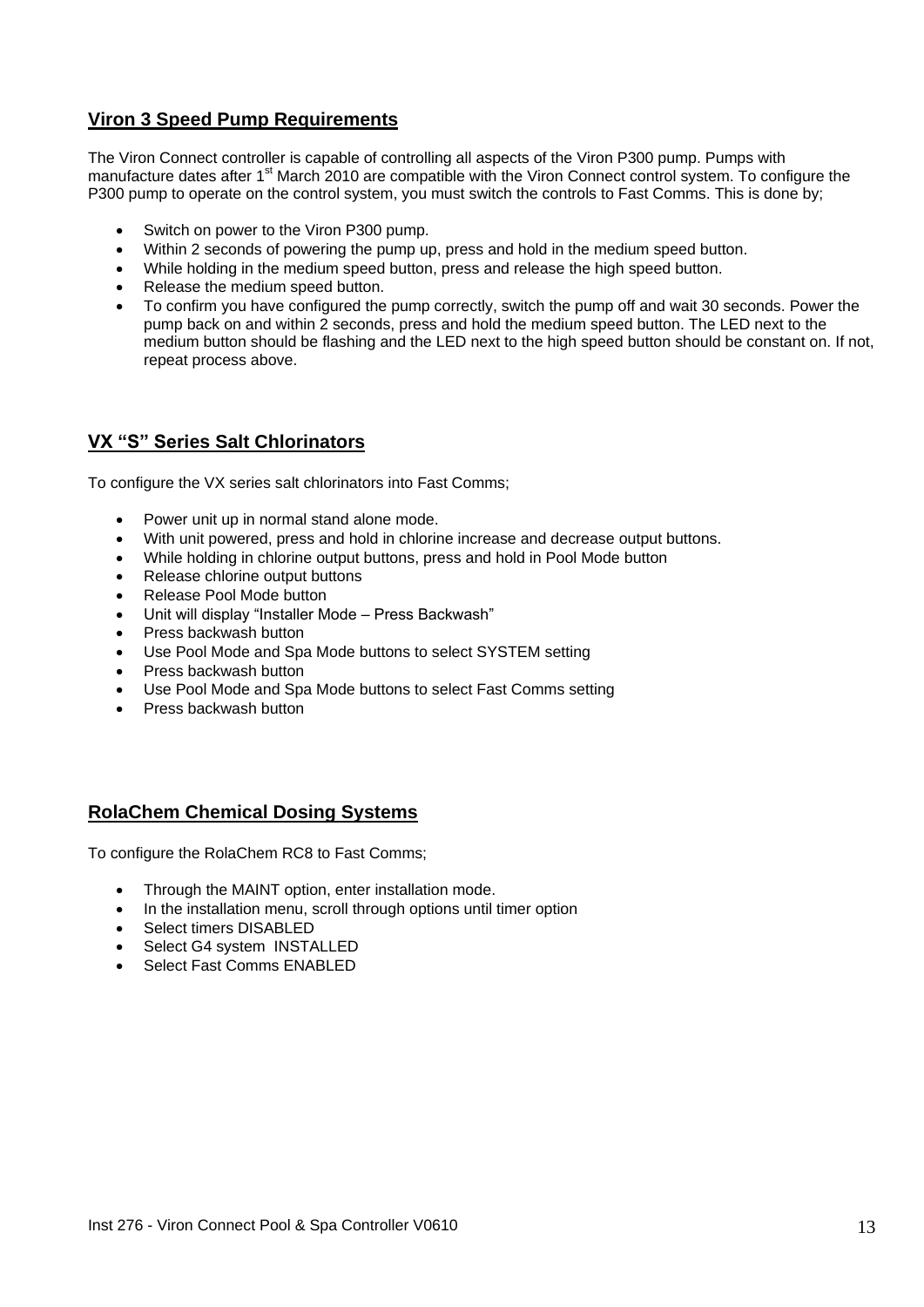## **E Series Salt Chlorinators**

To configure the E Series salt chlorinator to Fast Comms;

- Through the MAINT option, enter installation mode.
- In the installation menu, scroll through options until timer option
- Select timers DISABLED
- Select G4 system INSTALLED
- Select Fast Comms ENABLED

#### **FM Remote Control Module**

To configure the FM received to Fast Comms;

- Remove cover of FM receiver enclosure
- Change jumper from slow comms (pins 4 & 5) to fast comms (pins 3 & 4)

#### **Additional touchpad(s)**

If using additional 7 button (G4) or 4 button (Plus4) touchpad"s, these need to be configured to Fast Comms also;

- For the 7 button remote, enter standard programming menu by holding in the ON/OFF button and pressing in sequence WARM / COOL / WARM
- Configure control based on prompted options
- When option for slow or fast comms is displayed, select Fast Comms "YES"
- You will also be prompted if you wish to use channel 3 button on the touchpad for AUX 3 or for changing valve actuators
- For the 4 button (Plus4) remote, change jumper from slow comms (pins 4 & 5) to fast comms (pins 3 & 4)

If you have any issues with the installation or set up of the Viron Connect control system, please contact your local Astral Pool sales and service office on the number below;

| Victoria:           | New South Wales:                      | Queensland:                                                                                                           | South Australia:   | Western Australia: | Gold Coast:        | Townsville:        |
|---------------------|---------------------------------------|-----------------------------------------------------------------------------------------------------------------------|--------------------|--------------------|--------------------|--------------------|
| Ph: (03) 8796 8600  | Ph: (02) 9853 2100 Ph: (07) 3308 5400 |                                                                                                                       | Ph: (08) 8152 7600 | Ph: (08) 9350 2600 | Ph: (07) 5552 2600 | Ph: (07) 4750 3100 |
| Fax: (03) 8796 8670 |                                       | Fax: (02) 98532170 Fax: (07) 3308 5470 Fax: (08) 81527670 Fax: (08) 9350 2670 Fax: (07) 5552 2670 Fax: (07) 4750 3170 |                    |                    |                    |                    |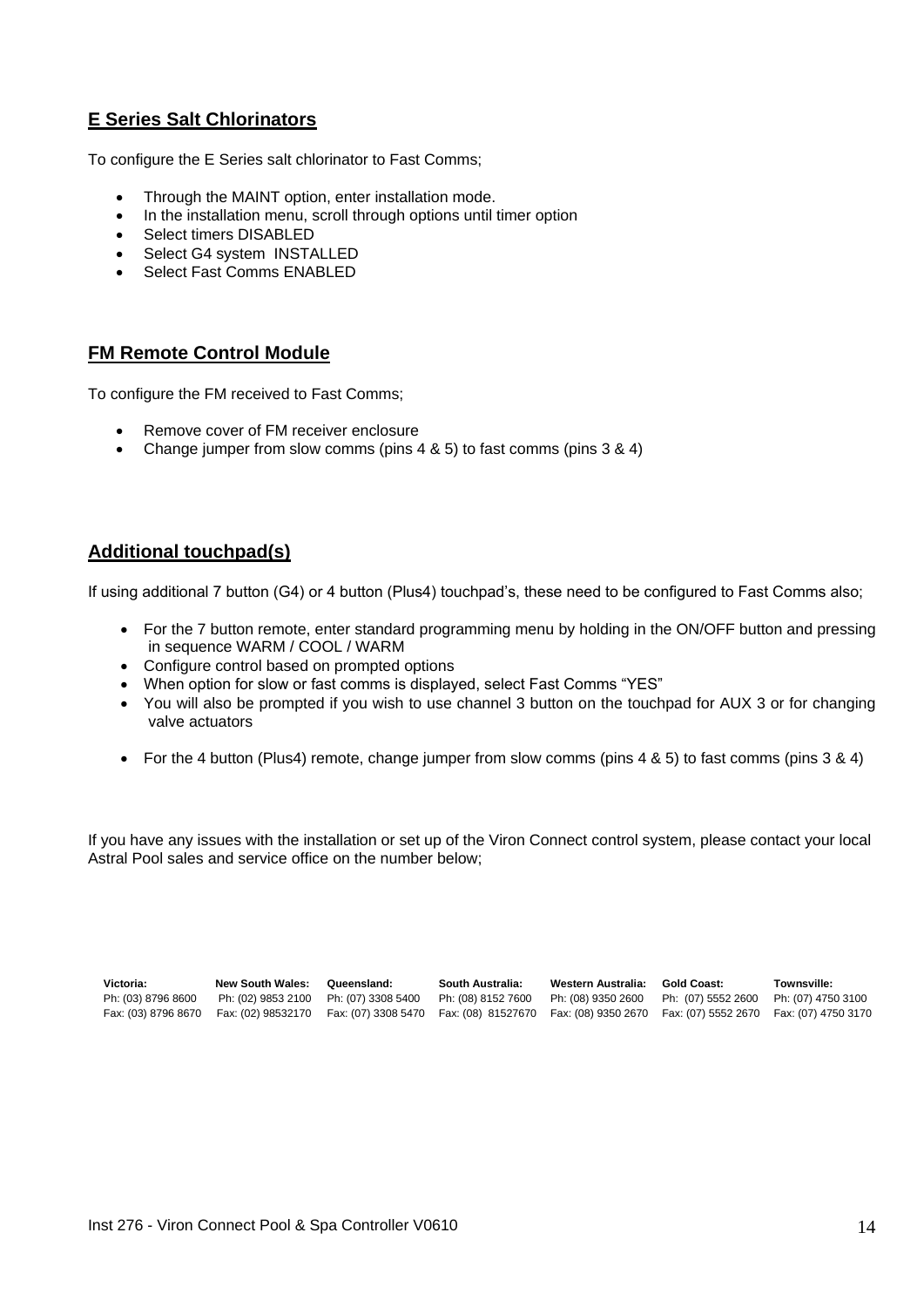## **Valve Connection and Configuration**

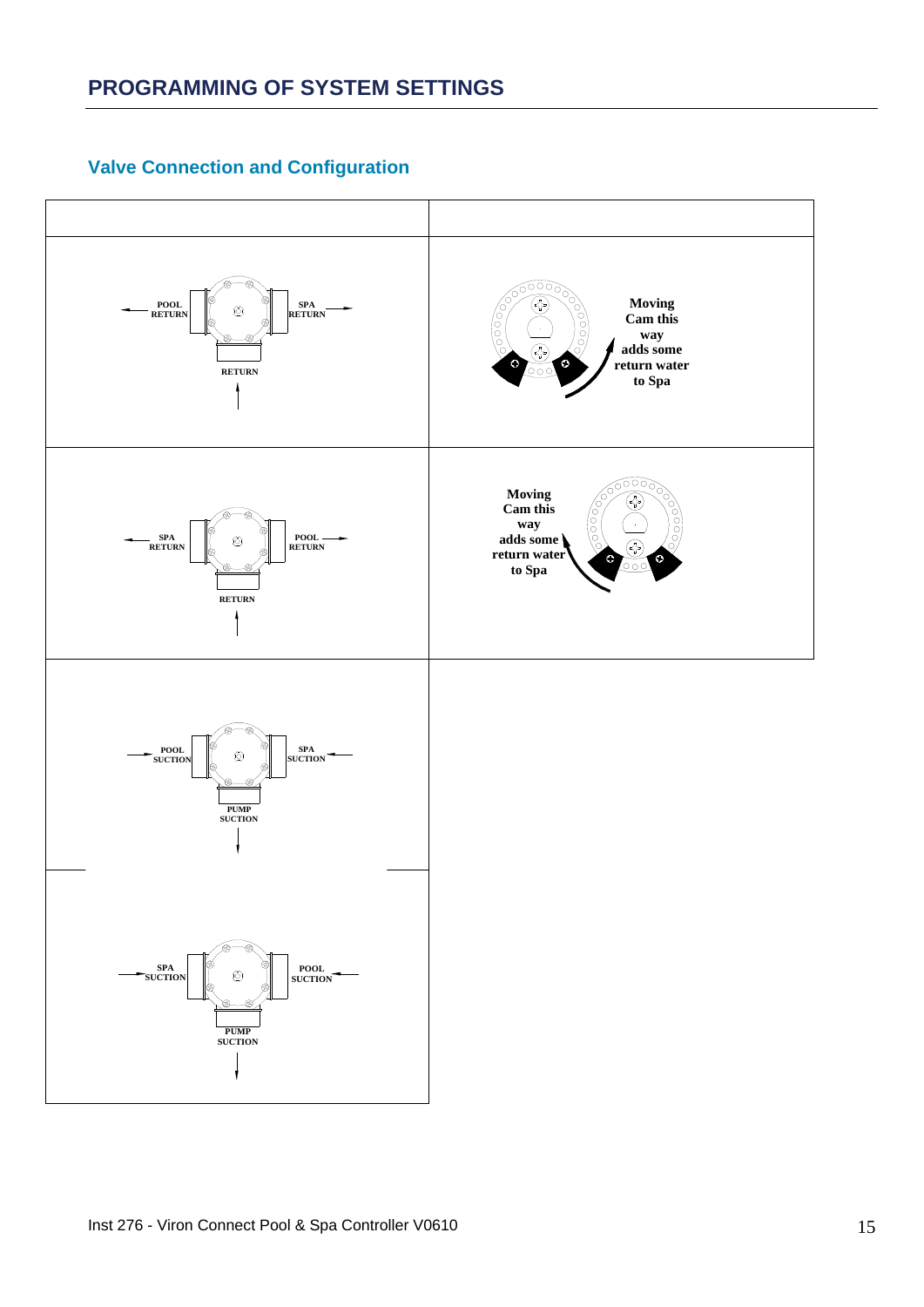Your Viron Connect Pool and Spa Controller is covered by a limited 12 month warranty against defective parts and faulty workmanship (plus 30 days to allow for installation).

To make a warranty claim you must return your Viron Connect Pool and Spa Controller to Astral Pool"s factory freight prepaid and Astral Pool will repair or replace it (at its option) and return it to you.

Should a fault occur, call Astral Pool or an Authorised Hurlcon Service Agent. There are no user serviceable parts. Always turn off and disconnect power supply when removing Power Supply Module.

#### **Limitations**

All warranties only apply if the equipment is installed and operated in complete compliance with the installation and operating instructions.

Specific limitations and exclusions include but are not limited to, water ingress into Power Supply Module and Remote Control, excessive appliance current load on any one or number of power outlets, misuse or abuse whether intentional or accidental.

Astral Pool assumes no liability for consequential damages of any kind. In field labour warranty is applicable in capital city metropolitan areas and within a 20 km radius of Astral Pool Authorised Service Agents. Should you request a warranty service call and the problem is diagnosed as non-warrantable, you will be charged for a diagnostic service call plus any parts and labour required to repair the Viron Connect Controller. No person is authorised to make any representations on behalf of Astral Pool.

#### **Commercial Installation**

On Commercial Installations, such as health clubs, motels/hotels and hydrotherapy facilities, parts and in field labour warranty (in capital city metropolitan areas and within a 20 km radius of Astral Pool Authorised Service Agents) is 12 months from the date of purchase plus 30 days to allow for installation.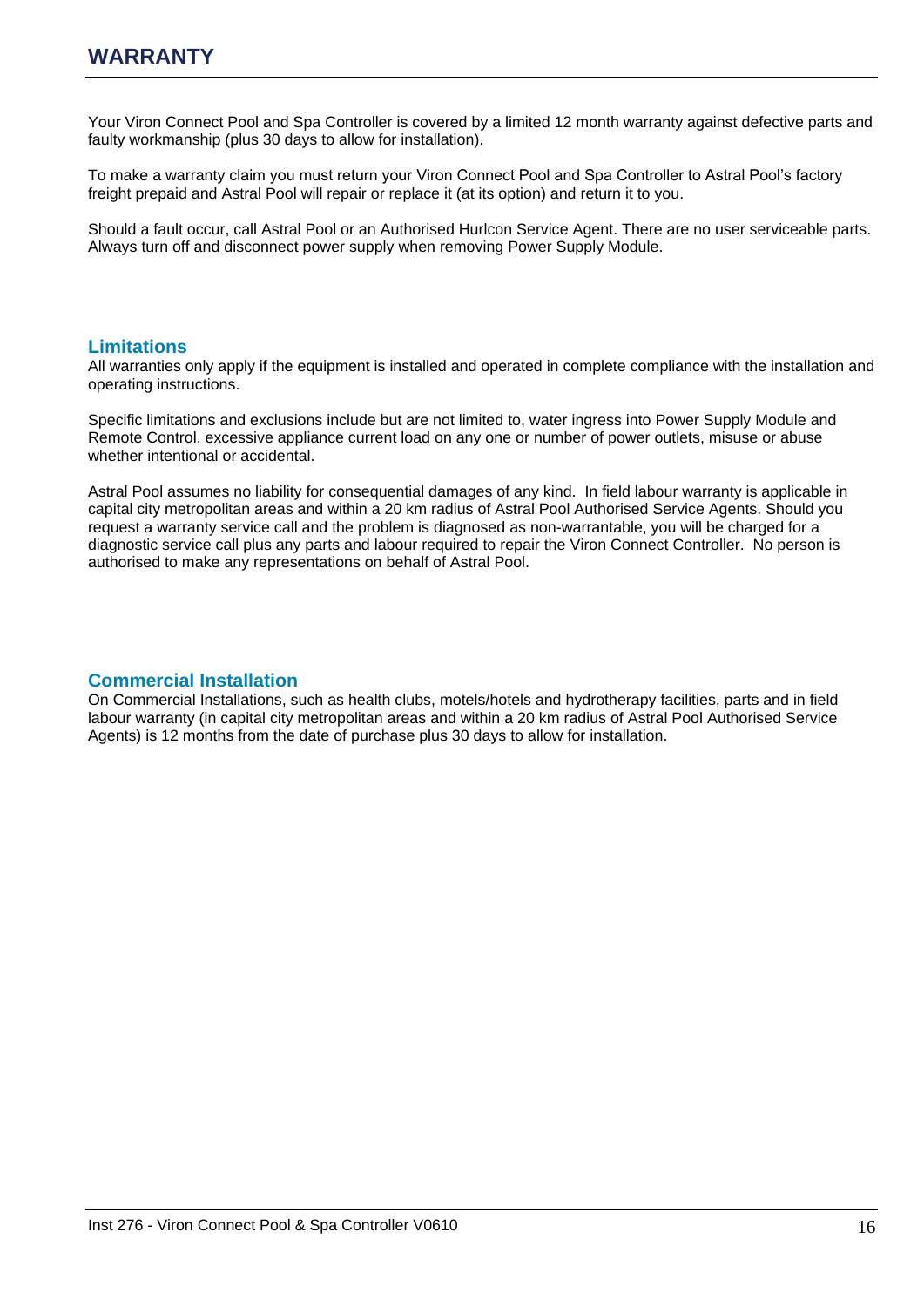## **Equipment Outlet Names**

Equipment Catter Names<br>Record what equipment is plugged into the Equipment Centre and Connect 8 Expansion<br>Module. This will enable you to name each channel when you set up the touch screen control

| Example:  |                                                                   |  |  |  |  |  |  |  |
|-----------|-------------------------------------------------------------------|--|--|--|--|--|--|--|
| Channel 1 | Viron 3 speed Pump                                                |  |  |  |  |  |  |  |
| Channel 2 | Arc underwater Light                                              |  |  |  |  |  |  |  |
|           |                                                                   |  |  |  |  |  |  |  |
| Channel 1 |                                                                   |  |  |  |  |  |  |  |
| Channel 2 |                                                                   |  |  |  |  |  |  |  |
| Channel 3 | <u> 1989 - Johann Stoff, amerikansk politiker (d. 1989)</u>       |  |  |  |  |  |  |  |
| Channel 4 | <u> 1989 - Johann Stoff, amerikansk politiker (d. 1989)</u>       |  |  |  |  |  |  |  |
| Channel 5 |                                                                   |  |  |  |  |  |  |  |
| Channel 6 |                                                                   |  |  |  |  |  |  |  |
| Channel 7 | <u> 1989 - Johann John Stone, mars eta biztanleria (h. 1989).</u> |  |  |  |  |  |  |  |
| Channel 8 | <u> 1989 - Johann Stoff, amerikansk politiker (d. 1989)</u>       |  |  |  |  |  |  |  |
|           |                                                                   |  |  |  |  |  |  |  |
| Notes:    |                                                                   |  |  |  |  |  |  |  |
|           |                                                                   |  |  |  |  |  |  |  |
|           |                                                                   |  |  |  |  |  |  |  |
|           |                                                                   |  |  |  |  |  |  |  |
|           |                                                                   |  |  |  |  |  |  |  |
|           |                                                                   |  |  |  |  |  |  |  |